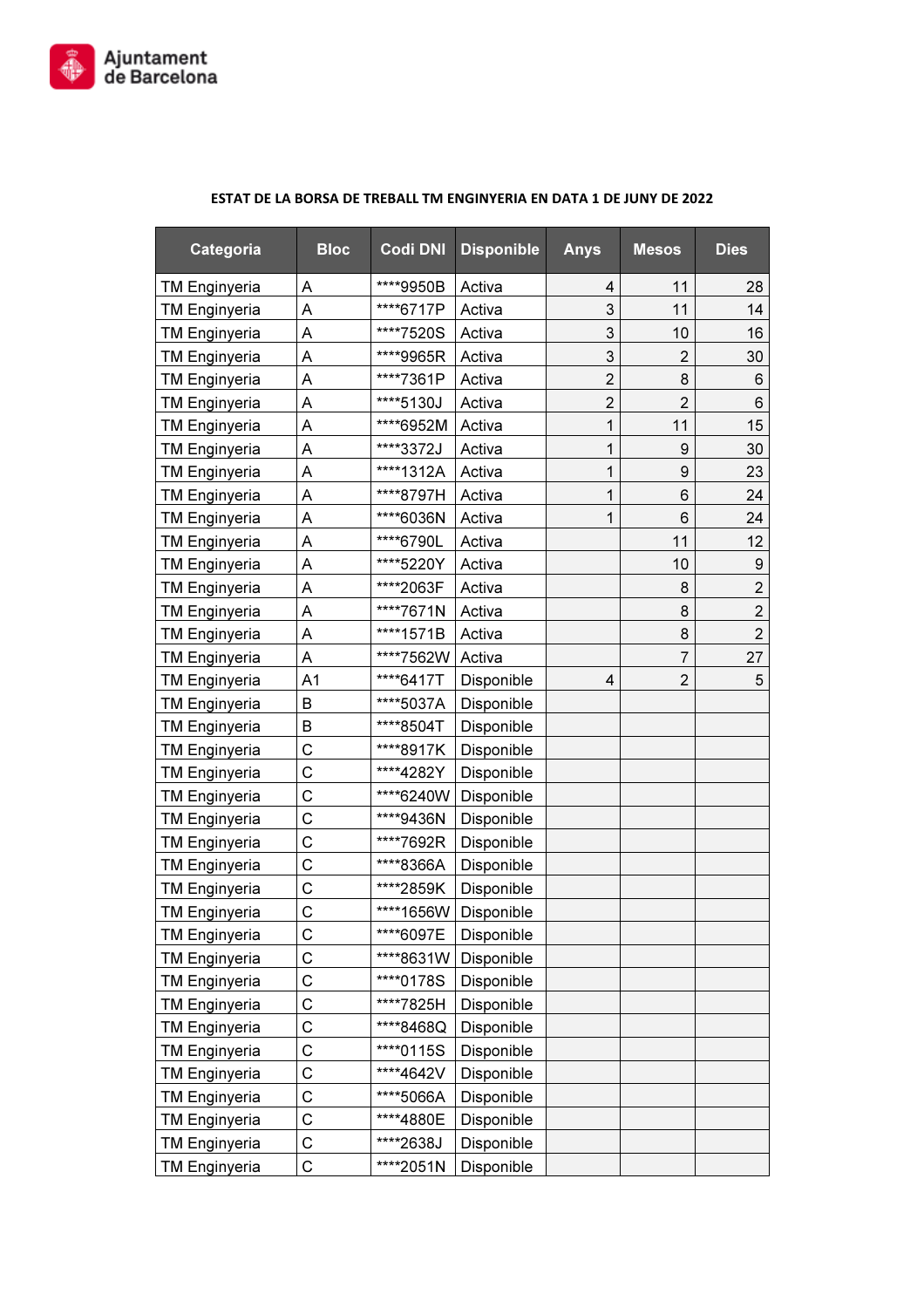| <b>TM Enginyeria</b> | С | ****3415P | Disponible |  |  |
|----------------------|---|-----------|------------|--|--|
| <b>TM Enginyeria</b> | С | ****8876T | Disponible |  |  |
| <b>TM Enginyeria</b> | С | ****2678Y | Disponible |  |  |
| <b>TM Enginyeria</b> | С | ****4142P | Disponible |  |  |
| <b>TM Enginyeria</b> | С | ****7686H | Disponible |  |  |
| <b>TM Enginyeria</b> | С | ****4110T | Disponible |  |  |
| <b>TM Enginyeria</b> | С | ****9021Z | Disponible |  |  |
| <b>TM Enginyeria</b> | С | ****9969H | Disponible |  |  |
| <b>TM Enginyeria</b> | С | ****9626R | Disponible |  |  |
| <b>TM Enginyeria</b> | С | ****4739G | Disponible |  |  |
| <b>TM Enginyeria</b> | С | ****8703V | Disponible |  |  |
| <b>TM Enginyeria</b> | С | ****7425W | Disponible |  |  |
| <b>TM Enginyeria</b> | С | ****1887F | Disponible |  |  |
| <b>TM Enginyeria</b> | С | ****1178M | Disponible |  |  |
| <b>TM Enginyeria</b> | С | ****4285Z | Disponible |  |  |
| <b>TM Enginyeria</b> | С | ****1671P | Disponible |  |  |
| <b>TM Enginyeria</b> | С | ****6164W | Disponible |  |  |
| <b>TM Enginyeria</b> | С | ****3851A | Disponible |  |  |
| <b>TM Enginyeria</b> | C | ****8049N | Disponible |  |  |
| <b>TM Enginyeria</b> | C | ****1553H | Disponible |  |  |
| <b>TM Enginyeria</b> | C | ****6673L | Disponible |  |  |
| <b>TM Enginyeria</b> | C | ****5329D | Disponible |  |  |
| <b>TM Enginyeria</b> | C | ****4284B | Disponible |  |  |
| <b>TM Enginyeria</b> | C | ****5999L | Disponible |  |  |
| <b>TM Enginyeria</b> | С | ****3665Q | Disponible |  |  |
| <b>TM Enginyeria</b> | С | ****9255F | Disponible |  |  |
| <b>TM Enginyeria</b> | С | ****3064L | Disponible |  |  |
| <b>TM Enginyeria</b> | С | ****6890K | Disponible |  |  |
| <b>TM Enginyeria</b> | С | ****3282A | Disponible |  |  |
| <b>TM Enginyeria</b> | С | ****7303M | Disponible |  |  |
| <b>TM Enginyeria</b> | С | ****4121B | Disponible |  |  |
| <b>TM Enginyeria</b> | С | ****3731E | Disponible |  |  |
| <b>TM Enginyeria</b> | С | ****9870L | Disponible |  |  |
| <b>TM Enginyeria</b> | С | ****3325V | Disponible |  |  |
| <b>TM Enginyeria</b> | С | ****9476T | Disponible |  |  |
| <b>TM Enginyeria</b> | С | ****6482R | Disponible |  |  |
| <b>TM Enginyeria</b> | С | ****7036K | Disponible |  |  |
| <b>TM Enginyeria</b> | С | ****3960X | Disponible |  |  |
| <b>TM Enginyeria</b> | С | ****5650Z | Disponible |  |  |
| <b>TM Enginyeria</b> | С | ****8217J | Disponible |  |  |
| <b>TM Enginyeria</b> | С | ****5192H | Disponible |  |  |
| <b>TM Enginyeria</b> | С | ****3920E | Disponible |  |  |
| <b>TM Enginyeria</b> | С | ****3723M | Disponible |  |  |
| <b>TM Enginyeria</b> | С | ****4273Y | Disponible |  |  |
| <b>TM Enginyeria</b> | С | ****2079N | Disponible |  |  |
| <b>TM Enginyeria</b> | С | ****1579C | Disponible |  |  |